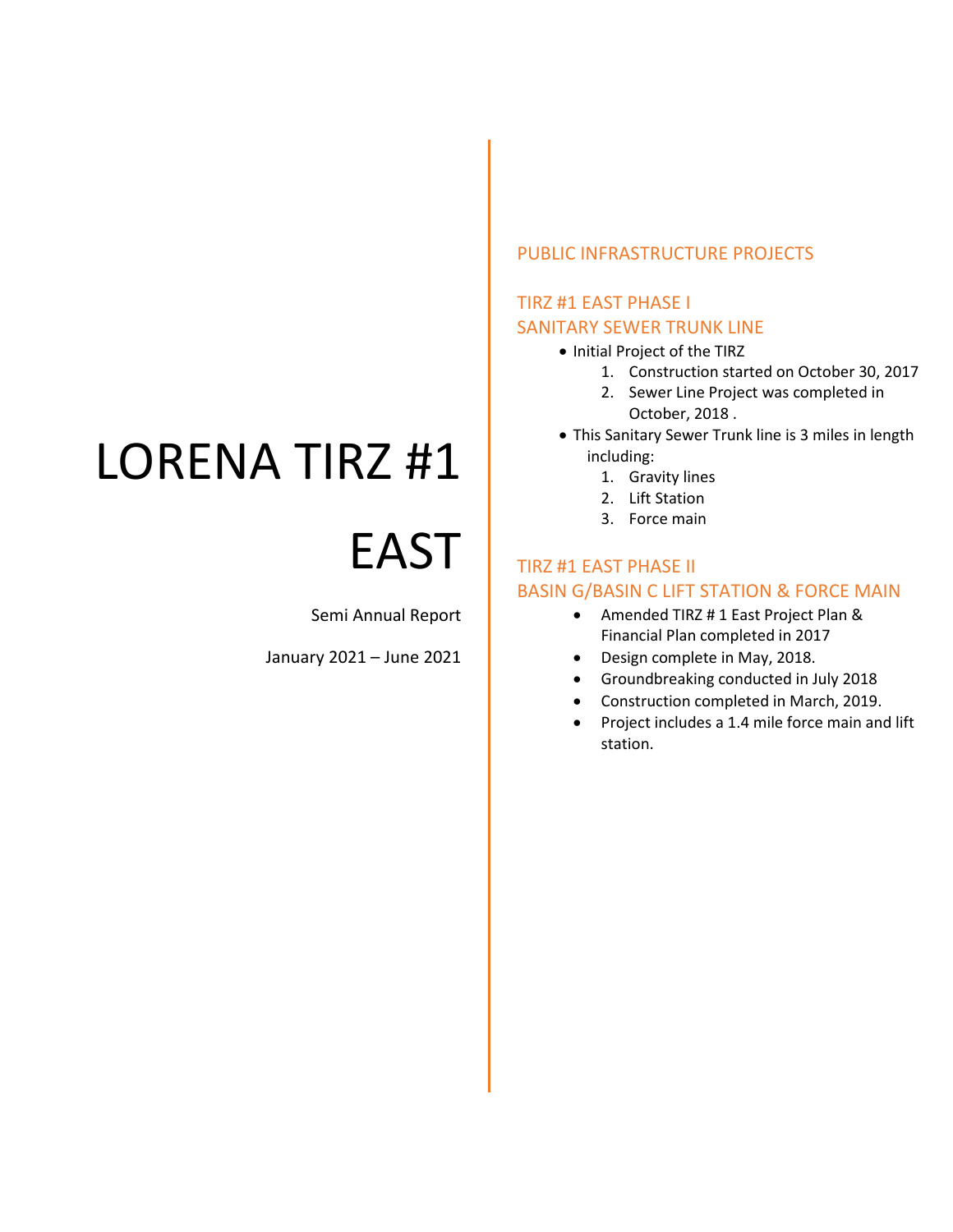#### **January - June 2021**

#### **ORGANIZATIONAL BACKGROUND**

- 1. Lorena TIRZ #1 East established through City of Lorena Ordinance, adopted November 17, 2014. The ordinance also adopted project and financing plans and established a 7-member Board of Directors; 3 from Lorena City Council, 2 from Lorena Economic Development Corporation, 1 from McLennan County Commissioners Court, and 1 from the property owners in the Zone.
- 2. Master Economic Development Agreement, adopted in June 2015, between the City of Lorena, McLennan County, and the Lorena Economic Development Corporation (EDC), established the 70% tax incremental participation by the County and the EDC with the City for incremental sales and use taxes plus property taxes for the TIRZ #1 East. This agreement was expanded with a second and similar agreement in December of 2017 to include the Expanded Basin G area.
- 3. McLennan County Economic Development program project agreement, established in June, 2015, granted to the City of Lorena incremental sales and use taxes and property taxes from development within the County 381 East Area and the TIRZ #1 East Zone. This agreement was expanded with a second and similar agreement in December of 2017 to include the Expanded Basin G/Basin C area.
- 4. Organizational Meeting of TIRZ was held on June 29, 2015 electing officers and approving the TIRZ #1 East and 381 East areas project plan and financing plan.

The TIRZ #1 East Board of Directors Officers and Directors for this January to June 2021 period include:

- Mayor Pro-Tem Bill Coleman (Lorena City Council)
- McLennan County Commissioner Jim Smith
- Mayor Chuck Roper (Lorena City Council)
- Alderman Tommy Ross (Lorena City Council)
- Chad Hanson (Lorena EDC)
- Steve Meadows (Lorena EDC)
- William Callan (Property Owner in the Zone)

The following firms provide professional services to the TIRZ Board of Directors:

- o Law Office of Bovey & Cochran, PLLC as legal advisors
- $\circ$  Mundo and Associates, Inc. as TIRZ administrators and engineering program managers
- o Kasberg, Patrick & Associates, LP (KPA) as design engineers for the sanitary sewer infrastructure.

### **A. COMPLETION OF THE PHASE I SANTARY SEWER TRUNK LINE CONSTRUCTION**

Principal purpose of the Tax Increment Reinvestment Zone is the financing of public improvements which will attract private investment and development to an area challenged for such activity. The Lorena TIRZ #1 East Board chose the development of the sanitary sewer trunk line as its initial public improvement.

• The engineering design for this initial project was completed in September, 2017 within budget.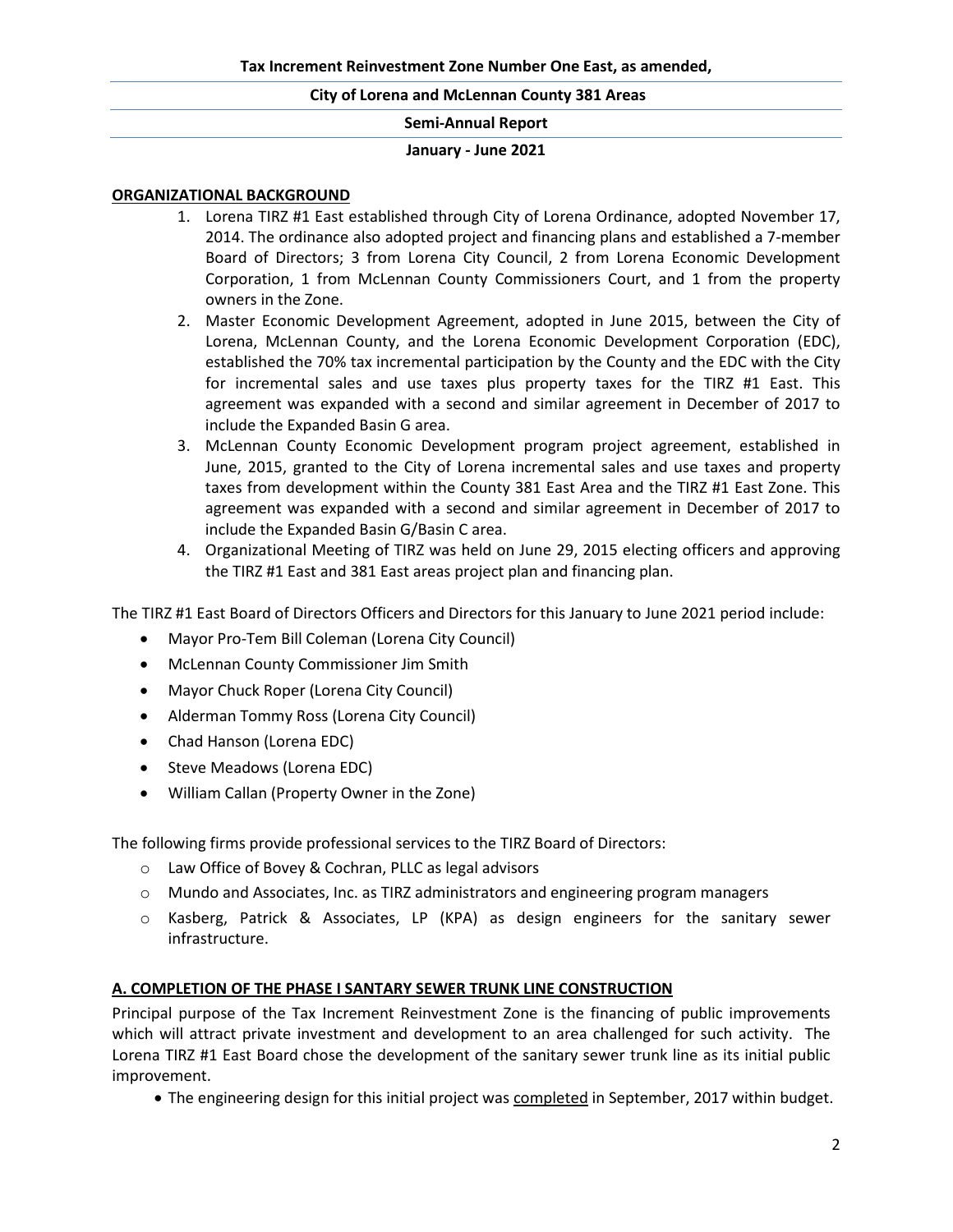| <b>City of Lorena and McLennan County 381 Areas</b> |  |  |  |  |  |  |
|-----------------------------------------------------|--|--|--|--|--|--|
| <b>Semi-Annual Report</b>                           |  |  |  |  |  |  |
| January - June 2021                                 |  |  |  |  |  |  |

- Mundo and Associates, Inc. performed the Sanitary Sewer Project Program Management of the design oversight, project management, advertising, bidding process, construction activities oversight and contract management as well as reporting on behalf of the TIRZ Board. Construction contract awarded October, 2017. Groundbreaking was in November 2017. Construction was complete in October of 2018, within budget.
- This initial public infrastructure project included 3 miles of sanitary sewer trunk line and a lift station. The project included 3,280 feet of gravity line along IH-35, then the lift station followed by 4,980 feet of force main to the peak north of Birdie Lane, followed by 1,700 feet of 12 inch line, 3,000 feet of 15-inch line and 2,720 feet of 18-inch line ending at the WMARSS-Bull Hide treatment plant.



## **B TIRZ #1 EAST AMENDED BY ADDING PHASE II WASTEWATER FACILITIES THROUGH BASIN G AND BASIN C**

• In July, 2017 a development agreement with Loera Home Builders was agreed to that would facilitate development of 260 homes of an average value of \$450,000. The residential subdivision has been voluntarily annexed into the City of Lorena.

In May 2020, the Loera development agreement was amended to facilitate the development of 198 homes of an average value of \$650,000 each. Thirty-Four homes are to be constructed by January 1, 2025 by development agreement.

- The TIRZ #1 East built a Phase II sanitary sewer force main and lift station connecting the proposed Loera Subdivision with the Phase I sanitary sewer line project. Loera Home Builders will build the water and sanitary sewer lines to serve the individual lots.
- Additional properties were included in the TIRZ #1 East Amendment that could also be served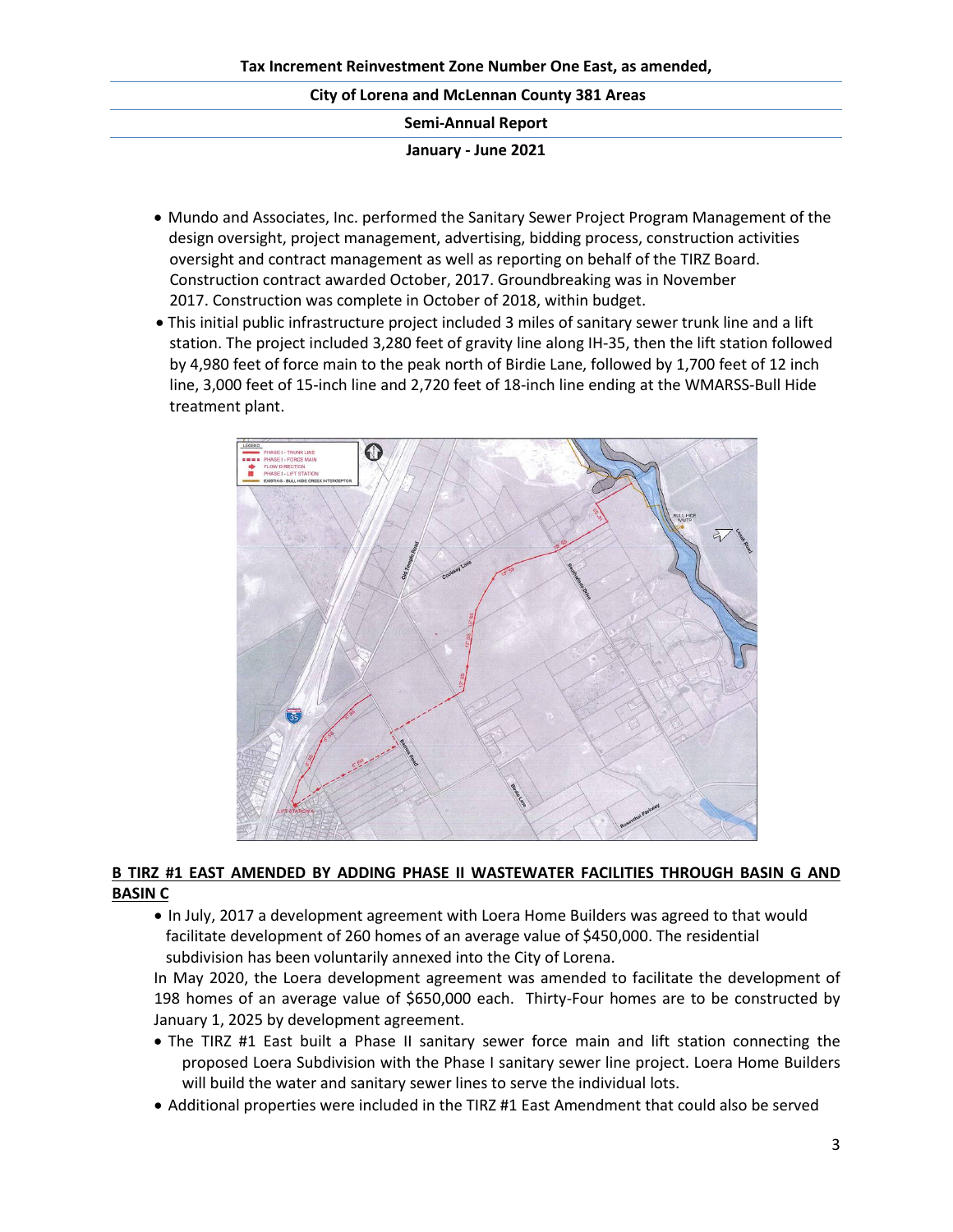#### **Semi-Annual Report**

#### **January - June 2021**

through the Phase II sanitary sewer line force main and lift station.

- Included with the Appendix to this report is a spreadsheet of the Tax Parcel Tabulations for Lorena TIRZ #1 East including the 310.81 acres of the amendment to TIRZ #1 East.
- Included within this report, on page 4, is a graphic illustration of the Phase II sanitary sewer force main and lift station within the Loera Subdivision.
- The TIRZ #1 East Amendment for Phase II was approved by the City of Lorena in December 2017.
- Design of the Phase II wastewater facilities was completed in May of 2018
- Groundbreaking for the Phase II construction was in July of 2018
- Construction of the 1.4 mile force main and lift station was completed in March, 2019.



### **C. FINANCING OF THE PHASE I & Phase II SANITARY SEWER TRUNK LINE PROJECTS**

- The City of Lorena established a Tax Increment Fund in January of 2016 and provided a reimbursable sum of \$40,000 for the payment of the preliminary sanitary sewer trunk line engineering and program management expenditures.
- The City of Lorena issued Certificates of Obligation in January of 2017 in which the TIRZs #1 East received \$2,425,000 for the Phase I Sanitary Sewer Trunk Line project.
- As per development agreement, the City of Lorena has agreed to pay a portion of the initial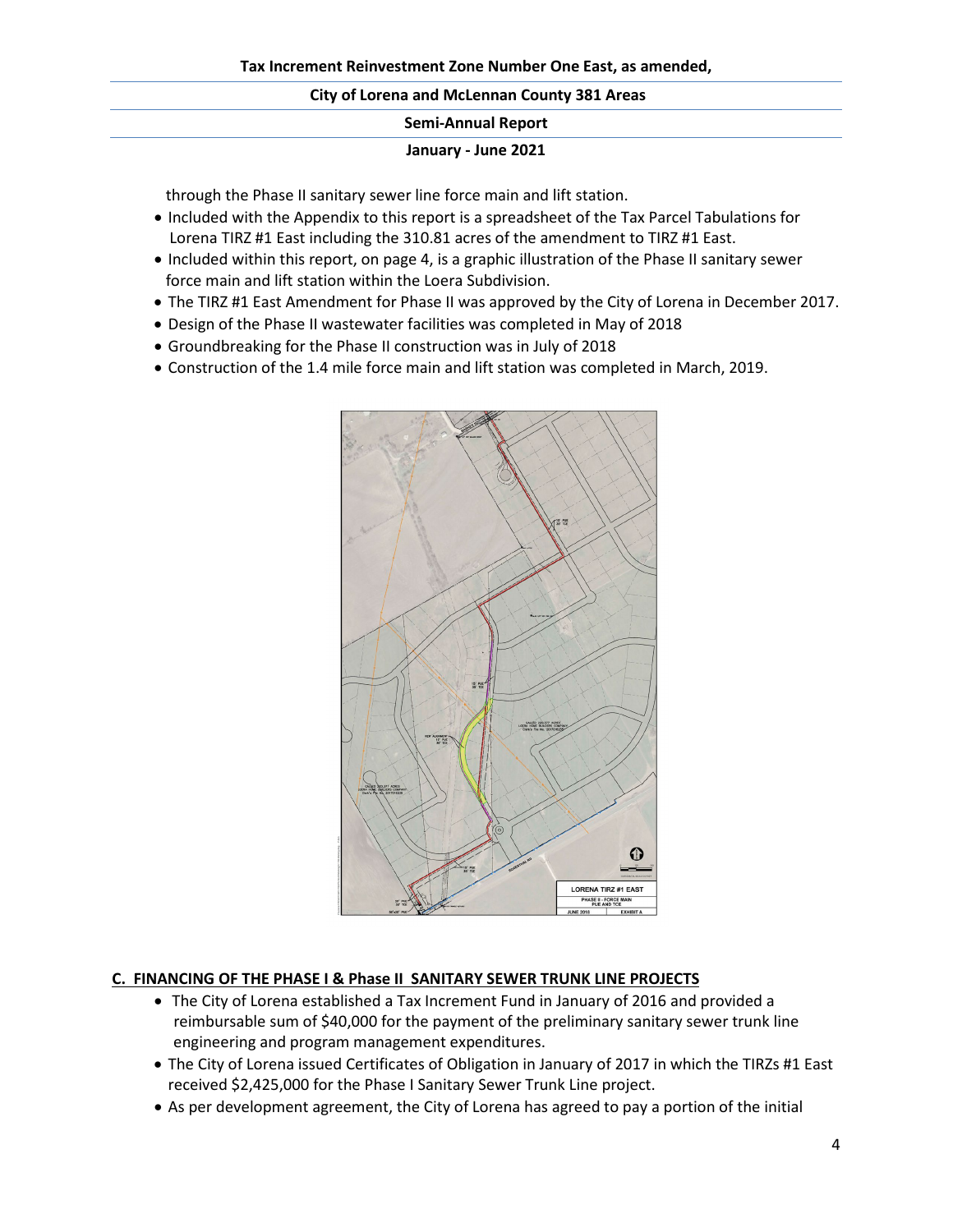| <b>Semi-Annual Report</b> |  |
|---------------------------|--|
|                           |  |

#### **January - June 2021**

annual principal and interest for a total of \$265,450 between 2017 and 2024. As TIRZ #1 East revenues increase this \$265,450 is eligible for reimbursement.

- As per development agreement, the Lorena Economic Development Corporation has agreed to to pay a portion of the initial annual principal and interest for a total of \$265,450 between 2017 and 2024. As TIRZ #1 East revenues increase this \$265,450 is eligible for reimbursement.
- As per development agreements three private sector participating landowners have agreed to pay a total of \$635,300 for initial debt payments between 2017 and 2024. As TIRZ #1 East revenues increase this \$635,300 is eligible for reimbursement.
- The City of Lorena issued Certificates of Obligation in January of 2018 in which the TIRZs #1 East received \$1,575,000 for the Phase II Sanitary Sewer Trunk Line project.
- The Loera Homebuilders Company agreed to contribute to the City a total of \$500,000 toward the Phase II Lift Station and Force Main Sanitary Sewer Project including an initial payment of \$55,000 at the time of the August 2017 agreement.
- Loera amended their Development agreement with the TIRZ and City in May 2020 and contributed an additional \$222,500 toward their eventual \$500,000 contribution to the TIRZ. Their remaining \$222,500 contribution is due by June 1, 2024.
- The TIRZ agreed to assist the City to fund the project and to construct the Lift Station and Force Main Sanitary Sewer Project by December 31, 2018.
- The City of Lorena agreed to fund \$75,000 for an extension of the water line to the subdivision.
- The Tax Increment Fund is not expected to receive significant property tax funds in the 2015-2020 fiscal years as there was no substantial incremental increase in development due to the previous lack of sanitary sewer thus minimal increase in appraised value from which to receive incremental pledged funds at rate of 70% of the incremental increase.
- It should be noted that the Tax Increment Fund is not expected to receive sales tax until the Texas Comptroller's Office is able to release a report of sales tax in the TIRZ. Texas law does not allow such a report for less than 4 sales tax payers in the TIRZ. There has been no new sales tax generating businesses located in the TIRZ in 2015-2019.
	- $\triangleright$  TIRZ #1 City of Lorena June 2021 Financial Report is included within the Appendix to this report.
- It is anticipated, as per the Financing Plan that as the sanitary sewer trunk line is available, commercial and residential development within the TIRZ will begin to generate property and sales tax revenues sufficient to pay expenditures of the TIRZ including principal and interest on the certificates of obligation for the \$2,425,000 and \$1,575,000.

### **D. TIRZ AREA DEVELOPMENT, BUSINESS LOCATION AND EMPLOYMENT CREATION**

- Marketing efforts during this reporting period were spent with retail business and regional land development interests.
- Two of the landowners within the TIRZ are committed by their agreements to start residential and commercial development no later than the end of December 2021. Residential development will consist of a minimum of 15 residential lots each or 5 acres of commercial development each. Those two landowners, McElla and Braswell, submitted letters of voluntary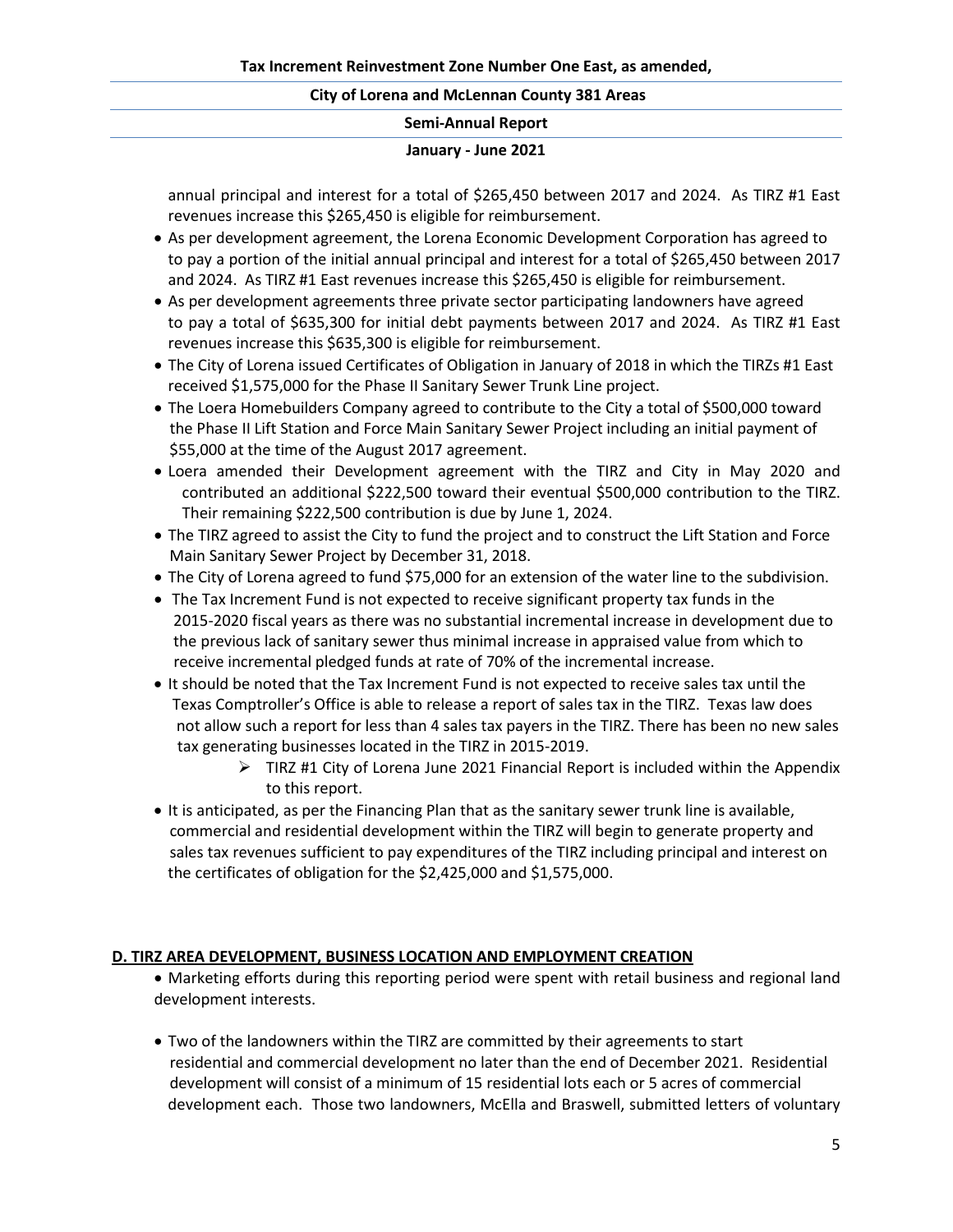### **Semi-Annual Report**

#### **January - June 2021**

annexation to the City of Lorena in December 2019. The City has not annexed those properties to date.

- Mitchell/Tully Group had agreed to begin development of a minimum of 6 acres within 12 months of the completion of the Phase I sanitary sewer trunk line project.
- The Mitchell/Tully Group has not developed to date.
- The Mitchell/Tully Group properties have been voluntary annexed into the City of Lorena.
- Lorena and Waco completed an agreement regarding ETJ and CCN boundaries.
- The Loera Home Builders properties have been voluntarily annexed into the City of Lorena.
- The Loera Home Builders are currently constructing Phase 1 of their residential development.
- No homes have been constructed to date however the developer is laying water lines, sewer lines, storm water lines, and cutting Phase 1 roads.
- The Lorena Economic Development Corporation actively markets the TIRZ at trade shows including the annual International Council of Shopping Center Texas Deal Making Show, the NTCAR Expo commercial realty trade show, and the Retail Live retailer trade show to expand the awareness of this TIRZ #1 East development opportunities. Trade shows in most of 2020 were cancelled due to the Coronavirus pandemic but have resumed in 2021. And direct marketing of the TIRZ continues via phone and email to retailers, developers, and realtors.
- The Lorena Economic Development Corporation is working with convenience store, retail, and other commercial prospects to develop in the TIRZ.

### **TIRZ BOARD OF DIRECTORS MEETINGS SUMMARIZED**

The TIRZ #1 East Board of Directors holds bi-monthly meetings – generally on the first Monday of alternate months at the City of Lorena City Hall - open to the public and with Agendas publicly posted in accordance with the Texas Open Meetings Act. In This reporting period, meetings were held online via Zoom due to the covid-19 pandemic. During this Report Period the following Board meetings were held:

• Feb. 1, 2021 at 6:33 p.m.: The Board welcomed County Commissioner Jim Smith to the Board. The Board reviewed and approved the December 7, 2020 meeting minutes. The Board was updated on the Path Forward report of the previous two months TIRZ activities and anticipated activities for the next 2 months. The City updated the Board that the Loera Final Plan and Construction Plans had been approved and that Phase 1 construction had begun. The City updated the Board that they had hired a new attorney and hoped to begin annexation of the Braswell and McElla (Callan) properties. The Board was updated on the proposed McElla residential development by William Callan and a WB Development representative. The Board was updated on development interest in the Braswell properties. The Board was updated that there was no news toward development of the Mitchell-Tully properties. The Board was updated that the City of Waco had completed platting of the property that will be the Precinct 1/TIRZ Park. The Board was updated that the TIRZ Semi-Annual Report for the period July-December 2020 had been completed and sent to the County and posted on the TIRZ website. The Board was updated on the State Legislative Session as well as grant assistance from the Federal Covid Response that can assist Lorena TIRZ #1 East. The Board also reviewed and approved the month's financial report, cash flow report, and invoices including administration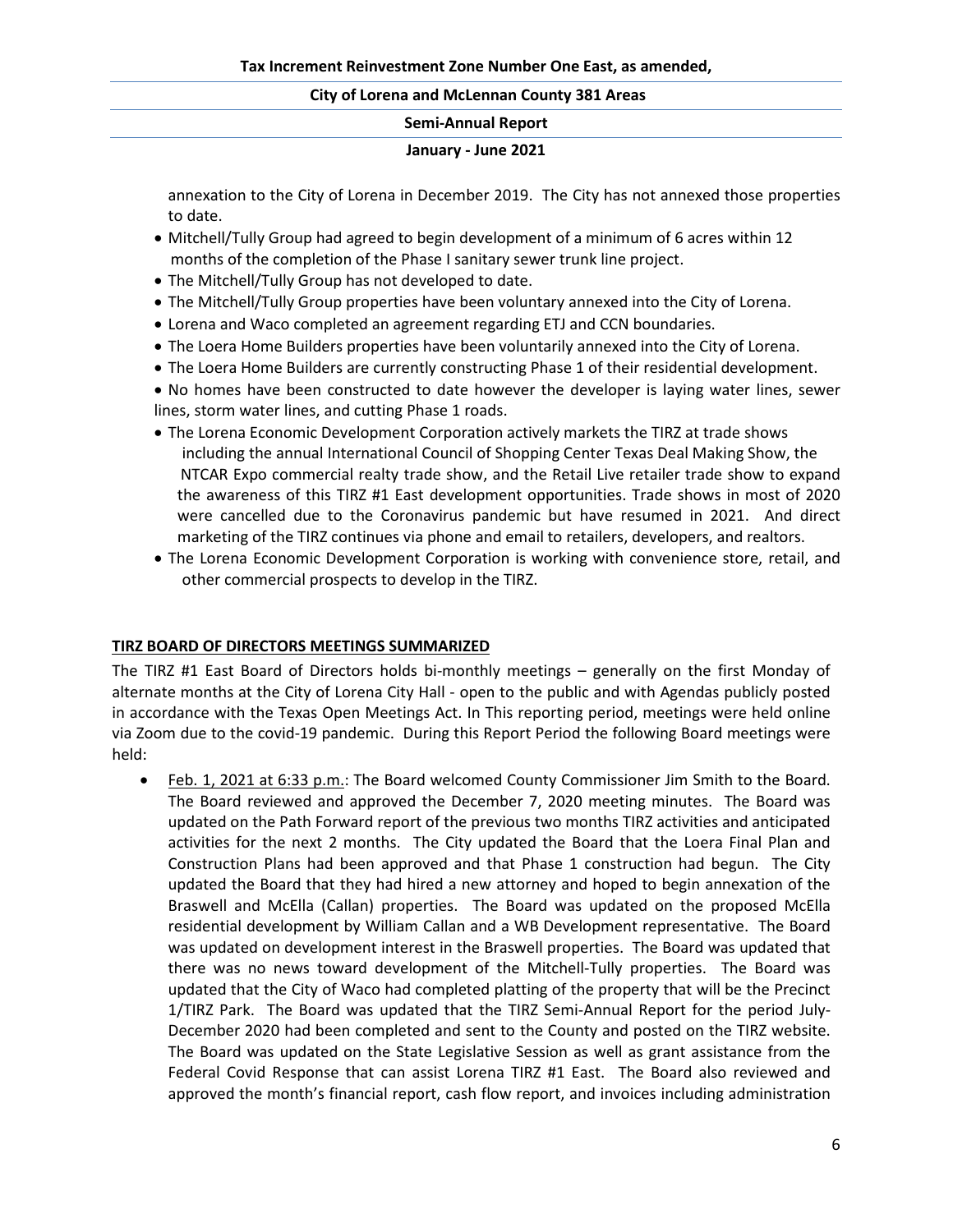#### **Semi-Annual Report**

#### **January - June 2021**

by Mundo and Associates. In addition, the Board reviewed and approved payment to the City of Lorena for Bond Agent fees for Certificates of Obligation payments for TIRZ portion of Series 2017, Series 2017-A, and Series 2018 Certificates of Obligation (Certificates of Obligation that paid for TIRZ Phase I and Phase II infrastructure improvements); as well as reviewed and approved payment to the City of Lorena for TIRZ share of the City audit; and reviewed and approved payment to the City of Lorena for legal services by Bovey & Cochran for services January 2021.

- April 5, 2021 at 6:32 p.m. The Board met for this regular meeting and took action to approve the TIRZ meeting minutes of February 1. In addition, the Board was updated on the Path Forward report of the previous three months TIRZ activities and anticipated activities for the next 2 months. The Board was updated in the development interest of the Braswell property and Barnes IH-35 property. The City updated the Board that their attorney was beginning to work on the voluntary annexation of the Braswell and McElla properties. The City updated the Board that their new attorney was beginning to work with McElla and WB Development on the proposed residential development. The Board was updated that TIRZ legal counsel sent Mitchell-Tully notice of their \$10,000 fine and forfeiture of their most recent \$50,000 contribution. The Board was updated on the State Legislative Session and bills that could affect the TIRZ. The Board was updated that the Phase 2 Maintenance Bond had expired. Finally, The Board also reviewed and approved the month's financial report, cash flow report, and invoices including administration by Mundo and Associates.
- June 7, 2020 at 7:27 p.m. The Board met for this regular meeting and took action to approve the meeting minutes of April 5. In addition, the Board was updated on the Path Forward report of the previous two months TIRZ activities and anticipated activities for the next 2 months. The Board discussed the election of TIRZ officers and chose to wait until City Council had appointed new members to the 2 newly open seats vacated by Mayor Roper and Mayor Pro-Tem Coleman at the end of their terms on Council. The City updated the Board that their attorney was working with Braswell and Callan on the voluntary annexation of their properties. The Board discussed ongoing residential construction in the TIRZ and proposed residential and commercial development in the TIRZ. The Board held an executive session regarding possible development of the Braswell property. The Board noted that they would be discussing their next FY Budget at their next meeting; The Board was updated on the ongoing legislative session; Finally, The Board also reviewed and approved the month's financial report, cash flow report, and invoices including administration by Mundo and Associates.

TIRZ Administrators - Mundo and Associates, Inc. managed, coordinated, prepared, and/or performed the activities included in preparation for the TIRZ Board meetings, prepared the Agendas and the resultant Board Meeting Minutes on behalf of the TIRZ Board. Mundo and Associates, Inc. prepares reviews and updates the monthly financial report and the cash flow report. Mundo and Associates, Inc. maintains record of work performed. Additionally, they prepare the "Path Forward" monthly report of project planning and scheduling. Necessary premeeting coordination with the Board members, City, Staff and landowners is conducted by Mundo and Associates, Inc. Mundo and Associates, Inc. reviews and reconciles the professional services and construction invoices and prepares information on payment of TIRZ invoices and bill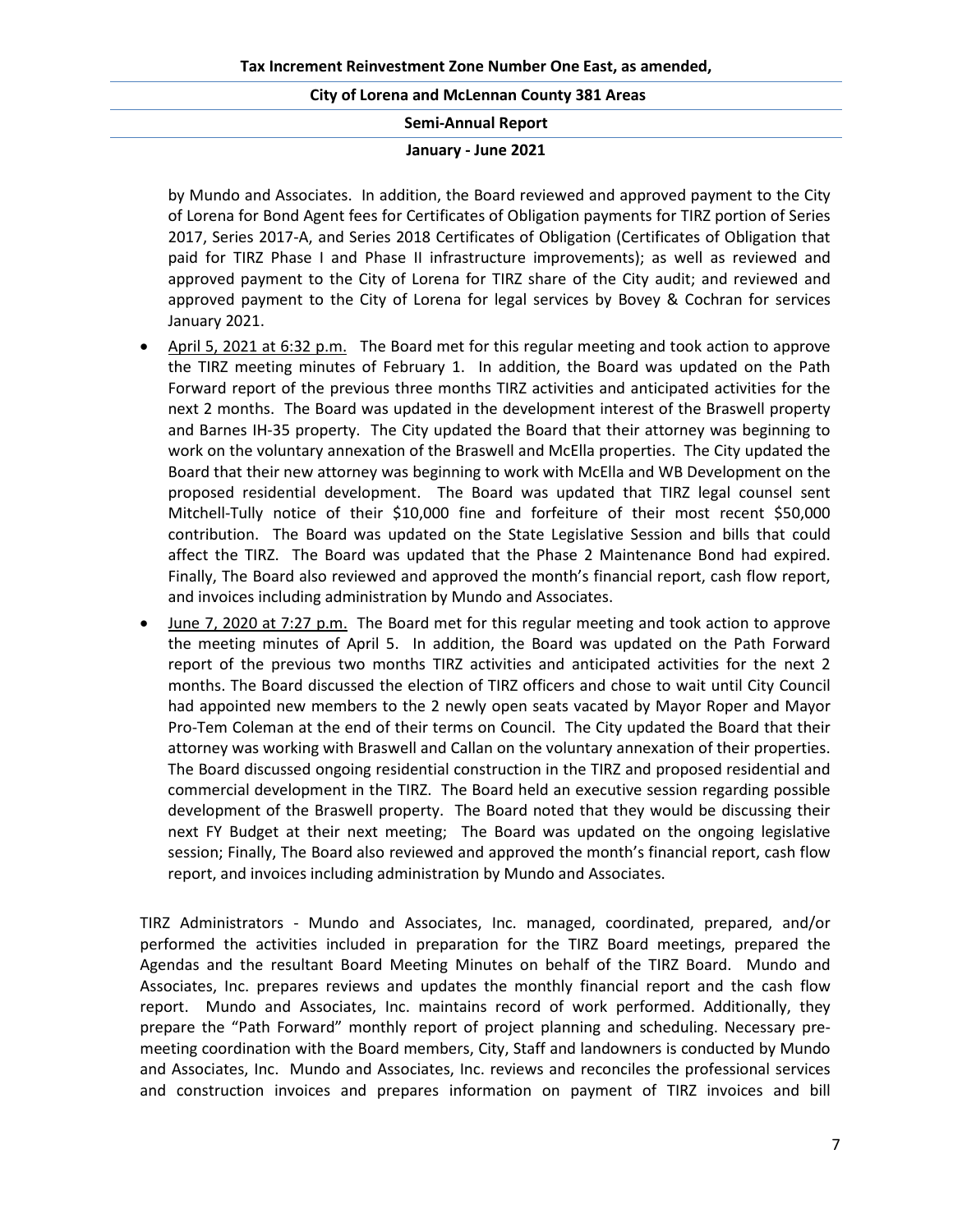**Semi-Annual Report**

#### **January - June 2021**

payments. The City web site for the TIRZ information is prepared by Mundo and Associates, Inc. Requested engineering review and reports are prepared by Mundo and Associates, Inc. Also, coordination is done by Mundo and Associates, Inc. with the TIRZ Legal Counsel and the City Financial Officer. Project planning is also conducted by Mundo and Associates, Inc. including determining scope, cost, feasibility and schedule of projects requested by the Board. Mundo and Associates, Inc. prepared exhibits and materials related to the projects. Coordination of the projects with the City of Lorena, City of Waco, and McLennan County, Landowners or interested parties is also conducted by Mundo and Associates, Inc. Mundo and Associates, Inc. when necessary coordinated with the bond advisors, City staff, and Board officers to prepare actions needed for planning, development and execution of projects. Mundo and Associate, Inc. also updates, revises and prepares amendments that may arise from the project planning and development. Mundo and Associates, Inc. also conducts the marketing activities for property development with the TIRZ.

Program Management - Mundo and Associates, Inc. provided engineering management, project scheduling and engineering design reviews of the Sanitary Sewer Infrastructure project while coordinating with the TIRZ Board, City Staff, and design engineers KPA, private land owners within the TIRZ and legal counsel.

Kasberg, Patrick & Associates, LP (KPA) were the design engineers for the sanitary sewer infrastructure.

### **Appendix follows with:**

- 2021 Tabulation of property owners and appraised values within the TIRZ #1 East Project Area & Expanded Basin G
- June 2021 Financial Report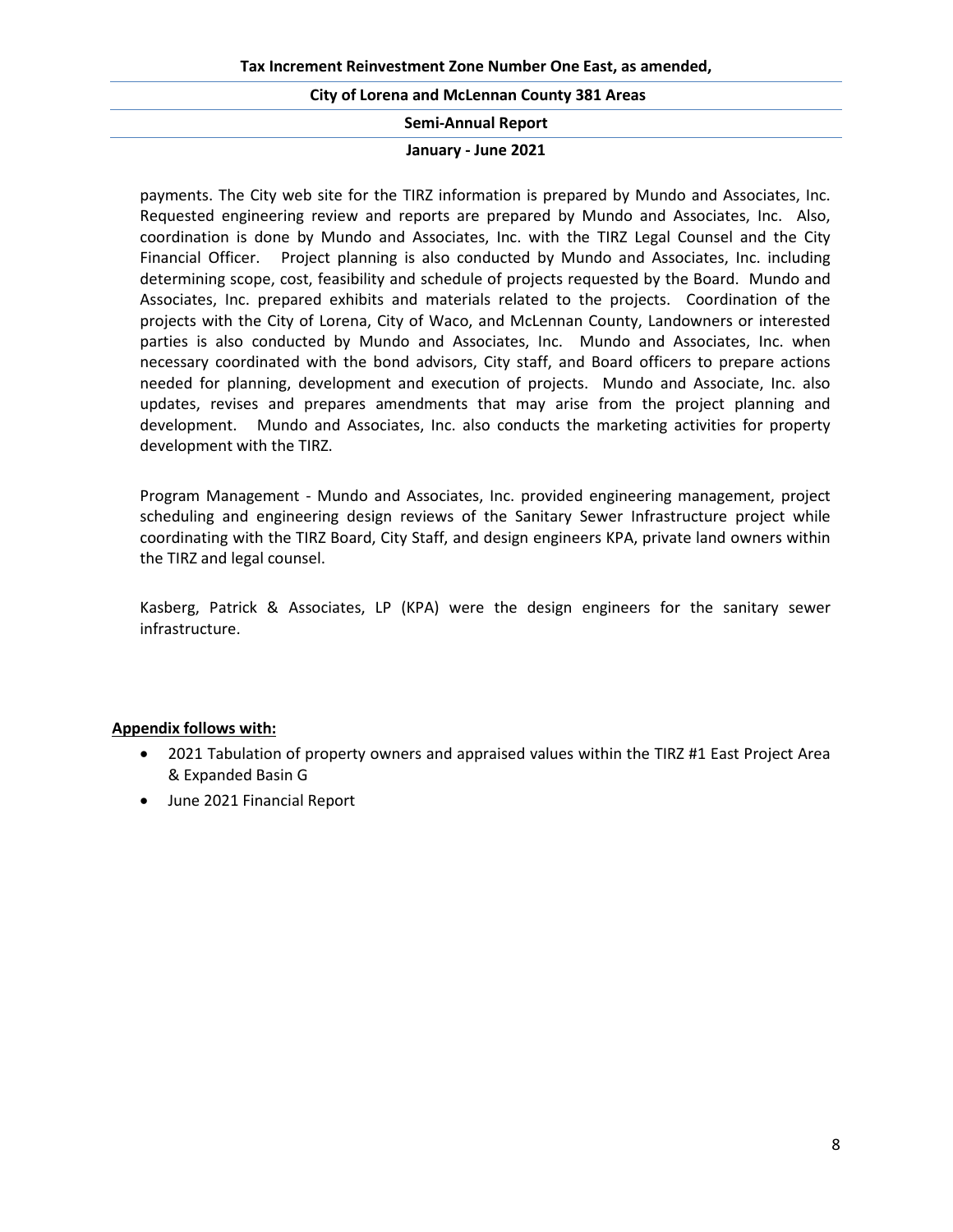#### **Lorena TIRZ #1 EAST Tax Parcel Tabulation-Appraised Values**

|                | Property ID Owner Name                         | <b>Acres</b>   | 2014                                                      | 2015                 | 2016                                  | 2017                 | 2018                    | 2019                 | 2020                 | 2021                 |
|----------------|------------------------------------------------|----------------|-----------------------------------------------------------|----------------------|---------------------------------------|----------------------|-------------------------|----------------------|----------------------|----------------------|
|                |                                                |                | Appraised Valu Appraised Va Appraised Val Appraised Value |                      |                                       |                      |                         |                      |                      |                      |
|                | TIRZ #1 In City of Lorena                      |                |                                                           |                      | yellow is pyt sector taxable property |                      |                         |                      |                      |                      |
|                | North of Meadow Lane                           |                |                                                           |                      | white is public sector property       |                      |                         |                      |                      |                      |
| 363218         | State of Texas                                 | 0.18           | \$29,400                                                  | \$29,400             | \$29,400                              | \$29,400             | \$29,400                | \$29,400             | \$29,400             | \$29,400             |
| 327995         | <b>Hillcrest Baptist Medical Center</b>        | 1.27           | \$207,460                                                 | \$207,460            | \$207,460                             | \$207,460            | \$207,460               | \$207,460            | \$207,460            | \$207,460            |
|                | 364869 State of Texas                          | 1.04           | \$120                                                     | \$130                | \$140                                 | \$67,950             | \$67,950                | \$67,950             | \$90,610             | \$90,610             |
|                | 361908 Gary D. Tully                           | 2.41           | \$280                                                     | \$300                | \$330                                 | \$350                | \$360                   | \$370                | \$370                | \$370                |
|                | 131099 Mitchell Family Trust                   | 0.55           | \$60                                                      | \$70                 | \$70                                  | \$80                 | \$80                    | \$90                 | \$90                 | \$90                 |
| 364868         | <b>State of Texas</b>                          | 3.34           | \$220                                                     | \$230                | \$250                                 | \$218,240            | \$218,240               | \$218,240            | \$218,240            | \$218,240            |
| 361906         | Gary D. Tully                                  | 1.99           | \$230                                                     | \$250                | \$270                                 | \$290                | \$300                   | \$310                | \$310                | \$310                |
| 361911         | <b>Mitchell Family Trust</b>                   | 6.46           | \$740                                                     | \$810                | \$870                                 | \$940                | \$970                   | \$1,000              | \$1,000              | \$1,000              |
|                | 361904 Jeff Mitchell                           | 7.43           | \$710                                                     | \$740                | \$820                                 | \$900                | \$930                   | \$930                | \$930                | \$960                |
| 361907         | Gary D. Tully                                  | 9.59           | \$1,110                                                   | \$1,200              | \$1,300                               | \$1,390              | \$1,440                 | \$1,480              | \$1,480              | \$1,480              |
|                | 131540 Mitchell Family Trust                   | 1.92           | \$220                                                     | \$240                | \$260                                 | \$280                | \$290                   | \$300                | \$300                | \$300                |
| 130894         | <b>Mitchell Family Trust</b>                   | 1.25           | \$320                                                     | \$310                | \$310                                 | \$310                | \$320                   | \$320                | \$310                | \$310                |
|                | 131539 Mitchell Family Trust                   | 6.64           | \$760                                                     | \$840                | \$900                                 | \$960                | \$1,000                 | \$1,040              | \$1,040              | \$1,040              |
| 361905         | Jeff Mitchell                                  | 9.3            | \$880                                                     | \$940                | \$1,020                               | \$1,120              | \$1,160                 | \$1,160              | \$1,160              | \$1,220              |
|                | 131538 Mitchell Family Trust                   | 1.125          | \$100                                                     | \$120                | \$120                                 | \$140                | \$140                   | \$140                | \$140                | \$140                |
| 130907         | Diana Callan Braswell                          | 26             | \$1,430                                                   | \$1,430              | \$1,560                               | \$1,820              | \$1,690                 | \$1,560              | \$1,690              | \$1,820              |
|                | Barnes Rd ext                                  |                |                                                           |                      |                                       |                      |                         |                      |                      |                      |
| 361547         | State of Texas                                 | 5.218          | \$52,060                                                  | \$52,060             | \$52,060                              | \$52,060             | \$56,050                | \$57,170             | \$66,380             | \$153,907            |
| 130928         | Agnes Ann Barnes                               | 9.662          | \$3,000                                                   | \$2,900              | \$2,900                               | \$2,900              | \$3,000                 | \$3,000              | \$2,950              | \$2,900              |
|                | Old Waco Temple Rd& Barnes Rd                  |                |                                                           |                      |                                       |                      |                         |                      |                      |                      |
|                | 130911 Daniel & Jeni Sykora                    | 2.14           | \$48,470                                                  | \$48,660             | \$48,710                              | \$48,810             | \$49,020                | \$49,300             | \$49,380             | \$49,650             |
|                | 130910 Daniel & Jeni Sykora                    | 2.404          | \$184,480                                                 | \$184,120            | \$182,030                             | \$181,230            | \$181,350               | \$184,550            | \$181,770            | \$176,520            |
| 130909         | City of Lorena Water Dept                      | $\mathbf{1}$   | \$140,800                                                 | \$135,340            | \$129,540                             | \$123,430            | \$117,940               | \$113,720            | \$106,180            | \$101,160            |
|                | North of Barnes Rd Extension                   |                |                                                           |                      |                                       |                      |                         |                      |                      |                      |
| 130899         | Diana Callan Braswell Trust                    | 19.283         | \$1,250                                                   | \$1,360              | \$1,450                               | \$1,540              | \$1,450                 | \$1,450              | \$1,450              | \$1,640              |
| 130898         | Charlie L. Sullivan                            | 3.1529         | \$56,520                                                  | \$56,550             | \$56,580                              | \$56,620             | \$56,680                | \$56,770             | \$56,810             | \$56,920             |
| 358338         | Properties A BFEL                              | 5.734          | \$370<br>\$310                                            | \$400                | \$430                                 | \$460                | \$430                   | \$430<br>\$350       | \$430<br>\$350       | \$490                |
| 360701         | 358345 Properties B BREL                       | 4.714<br>0.849 |                                                           | \$330                | \$350                                 | \$370                | \$350                   |                      |                      | \$3,410              |
|                | State of Texas<br>364498 State of Texas        | 0.836          | \$18,490<br>\$38,720                                      | \$18,490<br>\$39,820 | \$18,490<br>\$40,560                  | \$18,490<br>\$40,560 | \$18,490<br>\$46,640    | \$18,490<br>\$53,460 | \$18,490<br>\$53,460 | \$18,490<br>\$53,460 |
| 364496         | State of Texas                                 | 0.746          | \$34,550                                                  | \$35,540             | \$36,190                              | \$36,190             | \$41,620                | \$47,710             | \$47,710             | \$47,710             |
|                | Old Waco Temple north of Birdie Lane           |                |                                                           |                      |                                       |                      |                         |                      |                      |                      |
|                | 131064 Diana Callan Braswell Trust             | 41.401         | \$2,280                                                   | \$2,280              | \$2,480                               | \$2,900              | \$2,690                 | \$2,480              | \$2,690              | \$2,900              |
|                | 364744 State of Texas                          | 0.341          | \$11,700                                                  | \$12,030             | \$12,260                              | \$12,260             | \$14,090                | \$16,150             | \$16,150             | \$16,150             |
| 358339         | Properties A BFEL                              | 5.139          | \$330                                                     | \$360                | \$390                                 | \$410                | \$390                   | \$390                | \$390                | \$440                |
| 364650         | State of Texas                                 | 0.072          | \$2,470                                                   | \$2,540              | \$2,590                               | \$2,590              | \$2,980                 | \$3,410              | \$3,410              | \$3,410              |
| 358347         | Properties B BREL                              | 1.079          | \$70                                                      | \$70                 | \$80                                  | \$80                 | \$80                    | \$80                 | \$80                 | \$90                 |
|                | 358381 Properties A BFEL                       | 0.11           | \$10                                                      | \$10                 | \$10                                  | \$10                 | \$10                    | \$10                 | \$10                 | \$10                 |
|                | 358348 Properties B BFEL                       | 4.107          | \$220                                                     | \$220                | \$250                                 | \$280                | \$270                   | \$250                | \$270                | \$280                |
|                | 364743 State of Texas                          | 0.002          |                                                           |                      | \$100                                 | \$100                | \$110                   | \$130                | \$130                | \$130                |
|                | 358340 Properties A BFEL                       | 6.738          | \$500                                                     | \$500                | \$530                                 | \$610                | \$570                   | \$550                | \$600                | \$650                |
|                | 358349 Properties B BFEL                       | 5.07           | \$280                                                     | \$280                | \$310                                 | \$360                | \$330                   | \$310                | \$330                | \$360                |
| 358341         | Properties A BFEL                              | 5.1            | \$280                                                     | \$280                | \$310                                 | \$360                | \$330                   | \$310                | \$330                | \$360                |
| 131067         | Scott C. Williams                              | $\overline{2}$ | 179,350                                                   | 175,060              | 174,520                               | 169,660              | 169,390                 | 188,270              | 188,270              | 177,700              |
|                | 358350 Properties B BFEL                       | 4.46           | \$570                                                     | \$570                | \$610                                 | \$710                | \$660                   | \$610                | \$660                | \$710                |
|                | 131084 Wolfe The Florist Inc                   | 21.85          | \$146,150                                                 | \$148,800            | \$153,740                             | \$152,880            | \$156,810               | \$160,140            | \$159,310            | \$158,170            |
|                | Total PvtProperty - acres                      | 224.459        |                                                           |                      |                                       |                      |                         |                      |                      |                      |
| <b>TIRZ#1</b>  | <b>Total Acres in City</b>                     | 233.703        |                                                           |                      |                                       |                      |                         |                      |                      |                      |
| <b>TIRZ #1</b> | Total Appraised Value in City in TIRZ #1       | Pub&Pvt        | \$1,167,270                                               | \$1,163,040          | \$1,162,550                           | \$1,437,500          | \$1,453,460 \$1,491,240 |                      | \$1,512,520          | \$1,582,367          |
| <b>TIRZ #1</b> | <b>Total Appraised value in City in TIRZ#1</b> | Private        | \$839,080                                                 | \$837,820            | \$840,970                             | \$836,230            | \$839,950               | \$865,410            | \$862,360            | \$849,700            |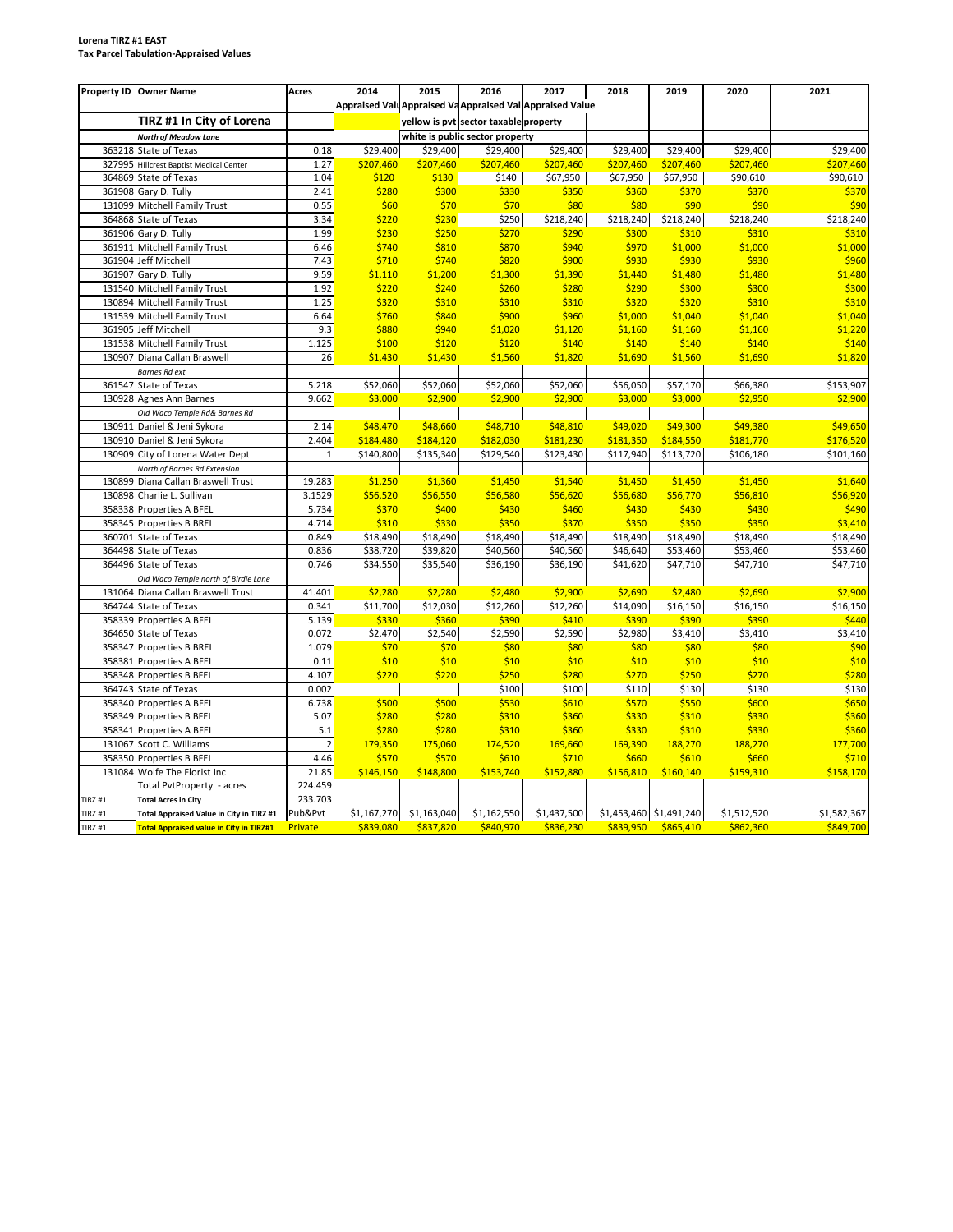#### **Lorena TIRZ #1 EAST Tax Parcel Tabulation-Appraised Values**

| <b>Property ID</b> | <b>Owner Name</b>                                            | <b>Acres</b>   | 2014        | 2015        | 2016        | 2017                                                      | 2018                    | 2019                              | 2020          | 2021                        |
|--------------------|--------------------------------------------------------------|----------------|-------------|-------------|-------------|-----------------------------------------------------------|-------------------------|-----------------------------------|---------------|-----------------------------|
|                    |                                                              |                |             |             |             | Appraised Valu Appraised Va Appraised Val Appraised Value |                         |                                   |               |                             |
|                    | TIRZ #1 IN LORENA ETJ                                        |                |             |             |             |                                                           |                         |                                   |               |                             |
|                    |                                                              |                |             |             |             |                                                           |                         |                                   |               |                             |
|                    | Along Barnes Rd                                              |                |             |             |             |                                                           |                         |                                   |               |                             |
|                    | 131537 Mitchell Family Trust                                 | 42.255         | \$2,530     | \$2,640     | \$2,860     | \$3,170                                                   | \$2,960                 | \$2,960                           | \$2,860       | \$3,280                     |
|                    | 131530 Michael & Lynn Trammell                               | 9.587          | \$22,000    | \$22,000    | \$49,920    | \$49,920                                                  | \$67,920                | \$69,280                          | \$75,710      | \$77,190                    |
|                    | 131532 Jim & Teri Jennings                                   | 9.587          | \$39,150    | \$39,150    | \$39,150    | \$39,150                                                  | \$58,330                | \$59,500                          | \$63,330      | \$64,320                    |
|                    | 131531 Jim & Teri Jennings                                   | 9.587          | \$39,150    | \$39,150    | \$39,150    | \$39,150                                                  | \$58,330                | \$59,500                          | \$63,330      | \$64,320                    |
|                    | 131535 Danny Lee Bagley                                      | 9.587          | \$620       | \$670       | \$720       | \$1,150                                                   | \$1,200                 | \$1,200                           | \$1,200       | \$1,250                     |
|                    | 131536 William Eller                                         | 9.587          | \$131,170   | \$139,890   | \$151,910   | \$167,540                                                 | \$197,670               | \$205,500                         | \$220,090     | \$239,220                   |
|                    | 131533 William Eller                                         | 9.587          | \$39,860    | \$39,860    | \$39,860    | \$39,860                                                  | \$58,900                | \$60,090                          | \$63,940      | \$65,020                    |
| 131522             | Diana Callan Braswell                                        | 108.25         | \$7,030     | \$7,170     | \$7,850     | \$8,920                                                   | \$8,660                 | \$8,250                           | \$8,660       | \$9,190                     |
| 131524             | Teri & Ricardo Bermea Penrod                                 | 10.29          | \$98,720    | \$98,720    | \$103,750   | \$111,550                                                 | \$135,380               | \$138,650                         | \$147,400     | \$145,000                   |
|                    | Along Cooksey Ln & Southwinds Dr                             |                |             |             |             |                                                           |                         |                                   |               |                             |
|                    | 131083 McElla Group                                          | 108.49         | \$11,940    | \$12,480    | \$13,840    | \$14,080                                                  | \$14,040                | \$14,000                          | \$14,180      | \$14,980                    |
|                    | 131562 McElla Group                                          | 150.7          | \$17,330    | \$18,840    | \$20,340    | \$16,870                                                  | \$17,380                | \$17,250                          | \$17,380      | \$18,130                    |
| ETJ                | Total Acres of ETJ-TIRZ#1EAST                                | 477.507        |             |             |             |                                                           |                         |                                   |               |                             |
| ETJ                | <b>Appraised Value ETJ-TIRZ#1EAST</b>                        | Private        | \$409,500   | \$420,570   | \$469,350   | \$491,360                                                 | \$620,770               | \$636,180                         | \$678,080     | \$701,900                   |
|                    |                                                              |                |             |             |             |                                                           |                         |                                   |               |                             |
| <b>TIRZ#1</b>      | <b>Total Acres City + ETJ</b>                                | 711.210        |             |             |             |                                                           |                         |                                   |               |                             |
| <b>TIRZ#1</b>      | Total Appraised Value City +ETJ                              | Pub.&Pvt       | \$1,576,770 | \$1,583,610 | \$1,631,900 | \$1,928,860                                               |                         | \$2,074,230 \$2,127,420           | \$2,190,600   | \$2,284,267                 |
| TIRZ #1            | <b>Total Appraised Value City+ETJ</b>                        | Private        | \$1,248,580 | \$1,258,390 | \$1,310,320 | \$1,327,590                                               |                         | \$1,460,720 \$1,501,590           | \$1,540,440   | \$1,551,600                 |
|                    |                                                              |                |             |             |             |                                                           |                         |                                   |               |                             |
|                    | Co. 381 Agreement Area                                       |                |             |             |             | 2017                                                      | 2018                    | 2019                              | 2020          | 2021                        |
| 376488             | Johnny Bustamante                                            | 5.083          |             |             |             | \$41.190                                                  | \$45,490                | \$46,400                          | \$53,500      | \$92,620                    |
| 354651             | Adelalla R. Jasso                                            | 2.51           | \$20,100    | \$20,100    |             | \$20,100 combined above                                   |                         |                                   |               |                             |
| 128337             | Adelalla R. Jasso                                            | 2.11           | \$16,890    | \$16,890    |             | \$16,890 combined above                                   |                         |                                   |               |                             |
| 376489             | Gonzales, Jessica Ann                                        | $\overline{4}$ |             |             |             | \$35.330                                                  | \$44,670                | \$45,560                          | \$52,000      | \$53,200                    |
| 131081             | Johnny Bustamante                                            | 3.403          | \$23,820    | \$23,820    |             | \$23,820 combined above                                   |                         |                                   |               |                             |
| 354652             | Johnny Bustamante                                            | 2.597          | \$18,180    | \$18,180    |             | \$18,180 combined above                                   |                         |                                   |               |                             |
| 131080             | Kevin Reid/Jodi M.Vandergriff                                | 6              | \$25,000    | \$42,000    | \$141,900   | \$156,860                                                 | \$168,970               | \$173,590                         | \$186,990     | \$205,680                   |
|                    | 128335 Malia Fry                                             | 11.335         | \$359,090   | \$359,090   | \$366,706   | \$397,720                                                 | \$494,530               | \$495,200                         | \$501,780     | \$550,180                   |
|                    | 128185 City of Waco                                          | 233.131        | \$4,276,200 | \$4,449,270 | \$4,519,050 | \$4,553,720                                               |                         | \$4,937,670 \$5,116,270           | \$5,151,580   | \$5,360,730                 |
| 381 Area           | Total acres (Co. 381 Area)                                   | 265.086        |             |             |             |                                                           |                         |                                   |               |                             |
| 381 Area           | <b>Total Appraised Value (Co. 381)</b>                       | Pub&Pvt        | \$4,739,280 | \$4,929,350 | \$5,106,646 | \$5,184,820                                               |                         | \$5,691,330 \$5,877,020           | \$5,945,850   | \$6,262,410                 |
| 381 Area           | <b>Total Appraised Value Pvt property</b>                    | <b>Private</b> | \$463,080   | \$480,080   | \$587,596   | \$631,100                                                 | \$753,660               | \$760,750                         | \$794,270     | \$901,680                   |
|                    | <b>Expanded Basin G Area</b>                                 |                |             |             |             |                                                           |                         |                                   |               |                             |
| <b>Property ID</b> | <b>Owner Name</b>                                            | Acres          |             |             |             | 2017                                                      | 2018                    | 2019                              | 2020          | 2021                        |
|                    | 358366 Lorena Dev. Joint Venture                             | 7.5            |             |             |             | $\mathsf{\hat{S}}$<br>530                                 | $\mathsf{S}$<br>490     | $\mathsf{S}$<br>460S              | 490S          | 530                         |
| 131541             | Lorena Dev. Joint Venture                                    | 30.4           |             |             |             | \$<br>9,530                                               | $\mathsf{S}$<br>8,750   | $\ddot{\mathsf{s}}$<br>$8,560$ \$ | 5,650         | $\dot{\mathsf{S}}$<br>5,610 |
| 131526             | Loera Hm Bldrs Co.                                           | 220.37         |             |             |             | Ś<br>31,950                                               | $\mathsf{S}$<br>848,350 | \$<br>34,160                      | \$34,160      | \$32,020                    |
|                    | 131528 Barnes, Gaylen                                        | 60             |             |             |             | \$<br>45,140                                              | $\mathsf{S}$<br>47,730  | \$<br>48,860                      | −\$<br>42,680 | 47,120<br>Ŝ                 |
|                    | Total appraised value-private property Expanded Basin G Area |                |             |             |             | $\overline{\mathsf{S}}$<br>87,150                         | $\mathsf{S}$            | $905,320$ \$ 92,040 \$            | $82,980$ \$   | 85,280                      |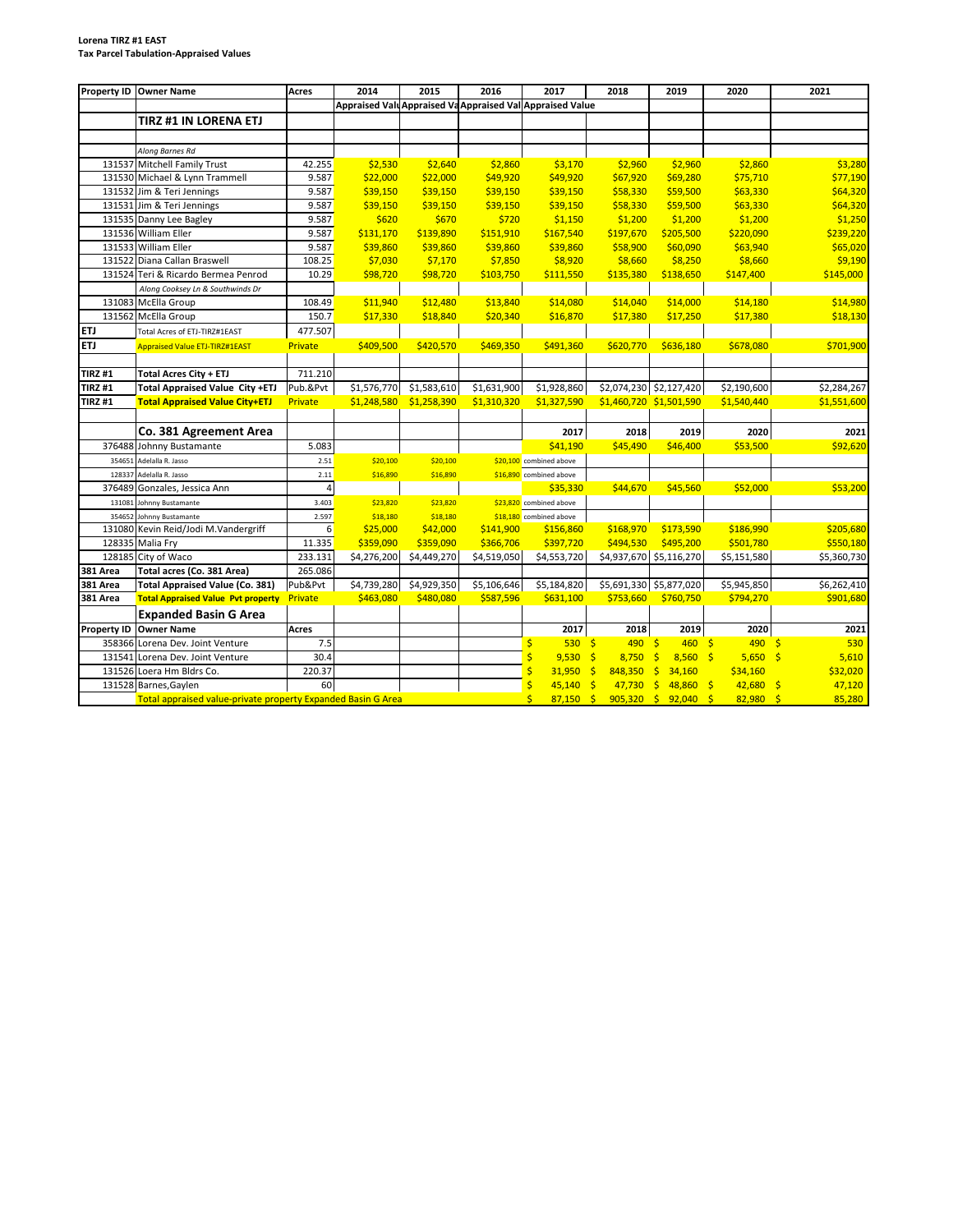|                | Α                                                                                                                                               |     | B              | $\mathsf{C}$ | D | E | F | G |
|----------------|-------------------------------------------------------------------------------------------------------------------------------------------------|-----|----------------|--------------|---|---|---|---|
| $\mathbf{1}$   | LORENA TIRZ #1 EAST Financial Report - Summary Sheet June, 2021                                                                                 |     |                |              |   |   |   |   |
| $\overline{2}$ | <b>Expenditures</b>                                                                                                                             |     |                |              |   |   |   |   |
| 3              | 2014-2015 (see page 2) $\vert$ \$                                                                                                               |     | 66,280.00      |              |   |   |   |   |
| 4              | Jan 2016 - June 2016 (see page 3)                                                                                                               | \$  | 62,713.38      |              |   |   |   |   |
| 5              | July 2016 - December 2016 (see page 4)                                                                                                          | -\$ | 120,155.24     |              |   |   |   |   |
| 6              | Jan 2017 - June 2017 (see page 5)                                                                                                               | \$  | 221,305.20     |              |   |   |   |   |
| $\overline{7}$ | July 2017 - December 2017 (see page 6)                                                                                                          | \$  | 541,468.27     |              |   |   |   |   |
| 8              | Jan 2018 - June 2018 (see page 7)                                                                                                               |     | \$1,575,160.19 |              |   |   |   |   |
| 9              | July 2018 - December 2018 (see page 8)                                                                                                          |     | \$1,464,099.73 |              |   |   |   |   |
| 10             | January 2019 - June 2019 (see page 9)                                                                                                           | \$  | 173,239.71     |              |   |   |   |   |
| 11             | July 2019 - December 2019 (see page 10)                                                                                                         | \$  | 88,990.70      |              |   |   |   |   |
| 12             | January 2020 - June 2020 (see page 11)                                                                                                          | \$. | 94,491.10      |              |   |   |   |   |
| 13             | July 2020 - December 2020 (see page 12)                                                                                                         | \$, | 88,344.00      |              |   |   |   |   |
| 14             | January 2021 - June 2021 (see page 13)                                                                                                          | \$. | 12,801.80      |              |   |   |   |   |
| 15             | Total TIRZ Expenditures (including proposed June invoices) \$4,509,049.32                                                                       |     |                |              |   |   |   |   |
| 16             | Note:                                                                                                                                           |     |                |              |   |   |   |   |
| 17             | \$38,181 is owed to the EDC for TIRZ expenditures/services 2014-2015                                                                            |     |                |              |   |   |   |   |
| 18             | \$2,131.38 is owed the EDC for TIRZ services June 2016-September 2016 related to development agreement                                          |     |                |              |   |   |   |   |
| 19             | \$34,360 is owed to the City for Sanitary Sewer Line Preliminary Engineering expenditures/services Feb 2016 - May 2016                          |     |                |              |   |   |   |   |
| 20             | \$5640 is owed to the City for the difference in the \$40,000 authorized for prelim. Engineering & \$34,360 in actual Prelim. Eng. Expenditures |     |                |              |   |   |   |   |
| 21             | (note that the \$5640 shown above is listed as a revenue not an expenditure)                                                                    |     |                |              |   |   |   |   |
| 22             |                                                                                                                                                 |     |                |              |   |   |   |   |
| 23             | Expenditures paid to date beginning $11/7/16$ \$ 4,432,376.94                                                                                   |     |                |              |   |   |   |   |
| 24             | Proposed Expenditures June                                                                                                                      | -\$ | 2,000.00       |              |   |   |   |   |
| 25             | <b>Revenues</b>                                                                                                                                 |     |                |              |   |   |   |   |
| 26             | 2014-2015 (see page 2)                                                                                                                          | .\$ | $\blacksquare$ |              |   |   |   |   |
| 27             | Jan 2016 - June 2016 (see page 3)                                                                                                               | \$  | 5,640.00       |              |   |   |   |   |
| 28             | July 2016 - December 2016 (see page 4)                                                                                                          | \$  | 200,014.08     |              |   |   |   |   |
| 29             | Jan 2017 - June 2017 (see page 5)                                                                                                               |     | \$2,411,300.00 |              |   |   |   |   |
| 30             | July 2017 - December 2017 (see page 6)                                                                                                          | \$  | 98,785.00      |              |   |   |   |   |
| 31             | Jan 2018 - June 2018 (see page 7)                                                                                                               |     | \$1,640,701.00 |              |   |   |   |   |
| 32             | July 2018 - December 2018 (see page 8)                                                                                                          | \$  | 30,000.00      |              |   |   |   |   |
| 33             | January 2019 - June 2019 (see page 9)                                                                                                           | .s  | 80,000.00      |              |   |   |   |   |
| 34             | July 2019 - December 2019 (see page 10)                                                                                                         | \$, | 40,734.00      |              |   |   |   |   |
| 35             | January 2020 - June 2020 (see page 11)                                                                                                          | \$  | 316,985.62     |              |   |   |   |   |
| 36             | July 2020 - December 2020 (see page 12)                                                                                                         | \$. | 30,189.11      |              |   |   |   |   |
| 37             | January 2021 - June 2021 (see page 13)                                                                                                          | \$  | 91,602.62      |              |   |   |   |   |
| 38             | <b>Total Revenues</b>                                                                                                                           |     | \$4,945,951.43 |              |   |   |   |   |
| 39             | June, 2021 Balance Before Proposed Expenditures                                                                                                 | \$  | 513,574.49     |              |   |   |   |   |
| 40             | (6/1/21 Balance is Total Revenues minus Expenditures paid)                                                                                      |     |                |              |   |   |   |   |
| 41             | June 1, 2021 Balance After Proposed Expenditures                                                                                                | \$  | 511,574.49     |              |   |   |   |   |
| 42             | (6/1/21 Balance is Total Revenues minus Expenditures paid to date and proposed expenditures)                                                    |     |                |              |   |   |   |   |